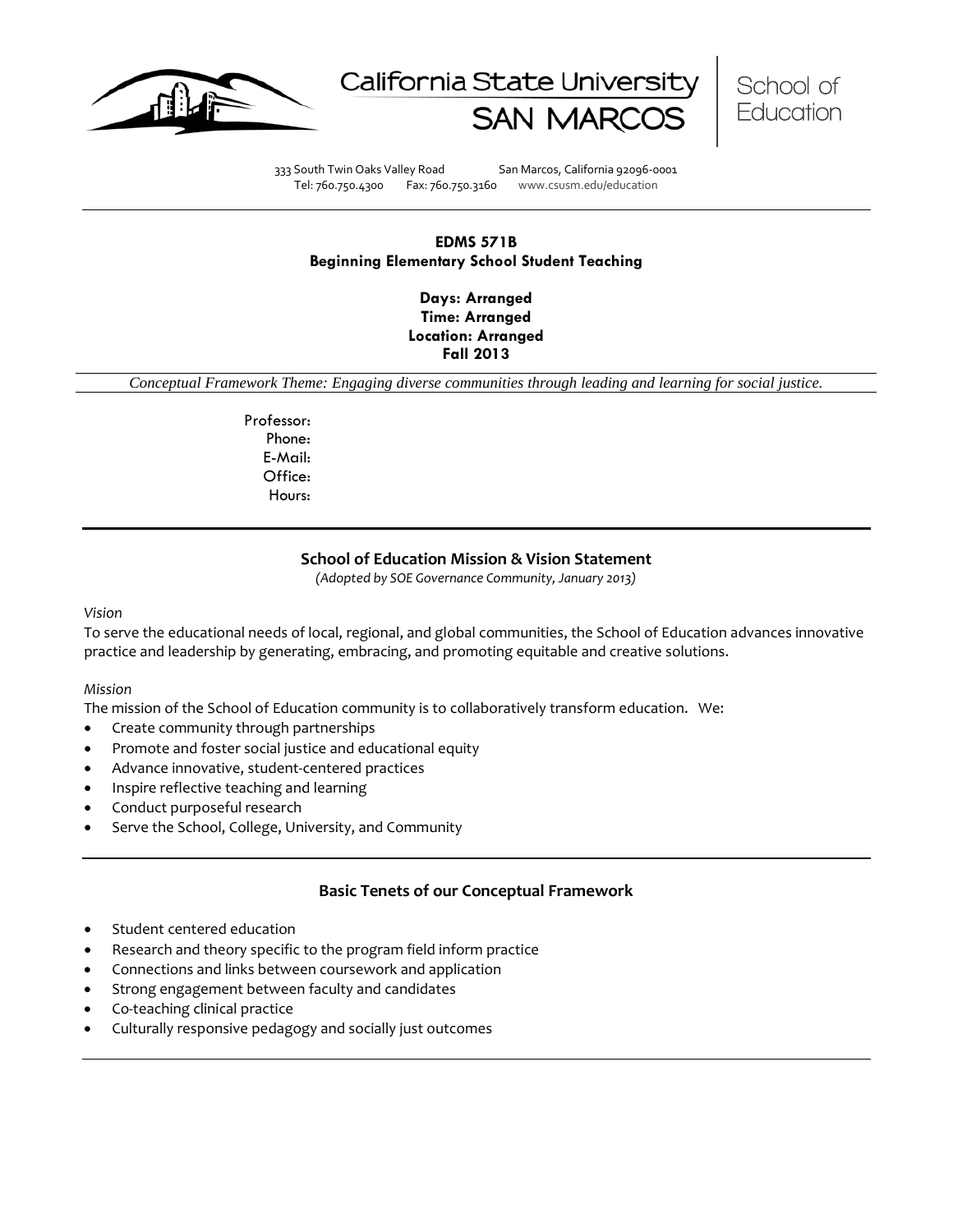# **COURSE DESCRIPTION**

Observation and teaching in selected schools under supervision of classroom teacher and university supervisor, with a student teaching seminar. *Enrollment restricted to students in the ICP.*

## **Required Materials**

Because this is a supervised clinical practice experience, the materials for this class include the *Assessment of Teacher Performance Expectations Multiple Subject Credential* form, the *Multiple Subject Professional Dispositions Rubric*, and the *Clinical Practice Summary* that may be found on the School of Education website for clinical practice. Additional materials on the website include the *Multiple Subject Clinical Practice Handbook section 1: Information for Teacher Candidates*, along with other forms used in clinical practice.

(www.csusm.edu/education/ClinicalPractice/HandbookMS.html)

# **Taskstream Enrollment and Postings**

The School of Education uses Taskstream to manage candidates' TPE and disposition assessments. Candidates must be enrolled in Taskstream throughout the Multiple Subject Credential program(s). Enrollment fees are paid by going to [www.taskstream.com](http://www.taskstrem.com/) and registering for at least one year. After enrolling, to access the Multiple Subject Full Time Program, from your home page, find the Self-Enrollment area and click the *Enter Code* button. Then enter *msfttc* as the program code. If this is the correct program, click the *Enroll* button. The Multiple Subject Full Time Program, now will show up on your Taskstream home page when you log in. Be sure to remember your enrollment name and password.

## **Authorization to Teach English Learners**

This credential program has been specifically designed to prepare teachers for the diversity of languages often encountered in California public school classrooms. The authorization to teach English learners is met through the infusion of content and experiences within the credential program, as well as additional coursework. Candidates successfully completing this program receive a credential with authorization to teach English learners. *(Approved by CCTC in SB 2042 Program Standards, August 02)*

# **CLINICAL PRACTICE STUDENT LEARNING OUTCOMES**

#### **Candidates will:**

- Assess and instruct elementary school age students of various cultural and linguistic backgrounds in elementary school classroom
- Demonstrate successful performance of the Teacher Performance Expectations as assessed using the Assessment of Teacher Performance Expectations Multiple Subject Credential form
- Demonstrate successful performance of the Professional Dispositions as assessed using the *Multiple Subject Professional Dispositions Rubric*

## **Student Learning Outcome Assessment Methods**

Observation by University Supervisor of clinical performance objectives, Professional Dispositions and Teacher Performance Expectations, (TPEs)

Observations by the school-based cooperating teacher of the clinical practice performance objectives, Professional Dispositions and the Teacher Performance Expectations, (TPEs)

Completion of the Professional Dispositions rubric, the Teacher Performance Expectations form, and a Clinical Practice Summary, summarizing performance and professional growth

The evaluations are developed with input from the Candidate's University Supervisor and Cooperating Teacher. The final summary is developed with input from the University Supervisor and Cooperating Teacher and is approved and signed by the Candidate, the University Supervisor, and the Cooperating Teacher.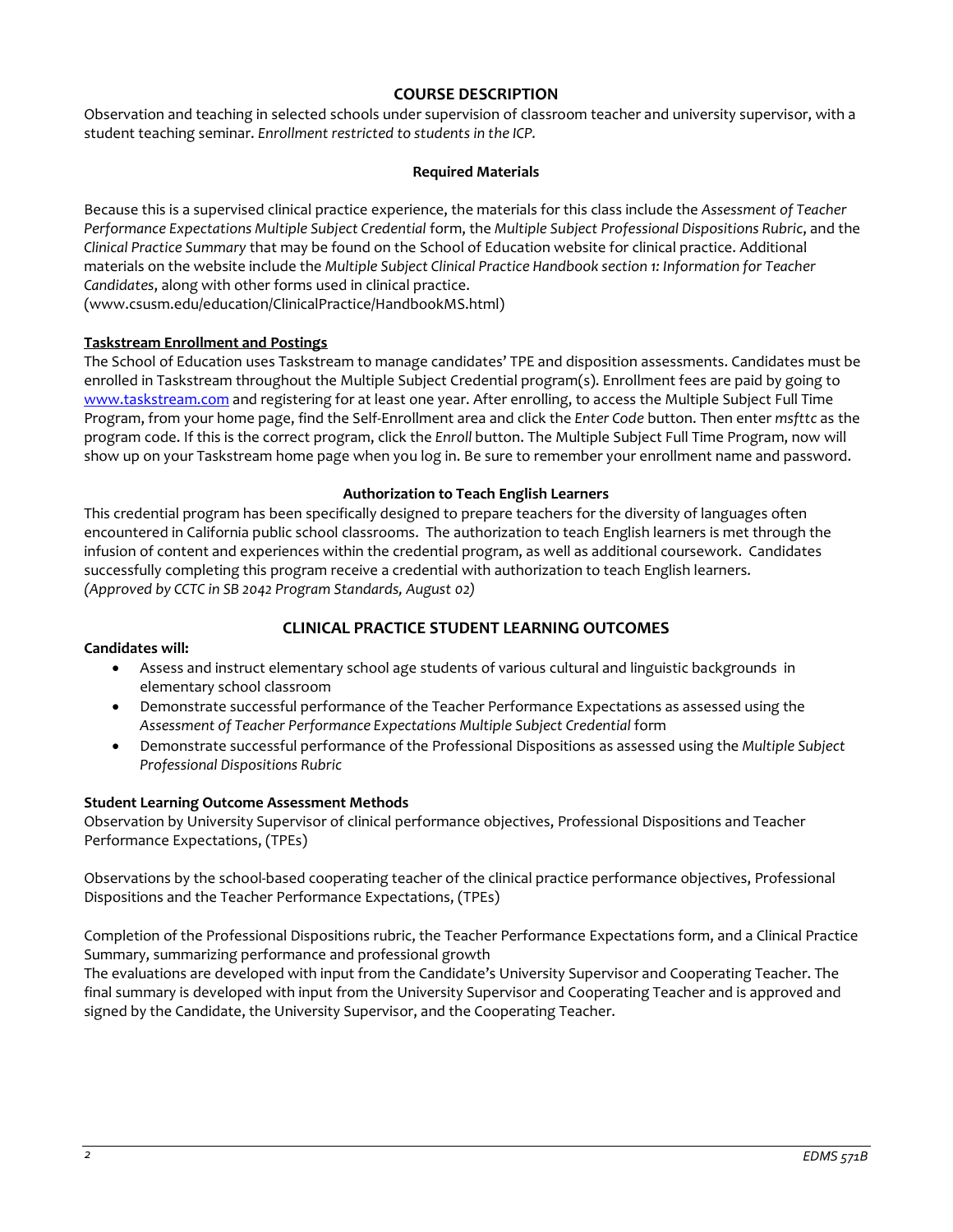## **California Teacher Performance Assessment (CalTPA)**

Beginning July 1, 2008 all California credential candidates must successfully complete a state-approved system of teacher performance assessment (TPA), to be embedded in the credential program of preparation. At CSUSM this assessment system is called the CalTPA or the TPA for short.

To assist your successful completion of the TPA, a series of informational seminars are offered over the course of the program. TPA related questions and logistical concerns are to be addressed during the seminars. Your attendance to TPA seminars will greatly contribute to your success on the assessment.

Additionally, SoE classes use common pedagogical language, lesson plans (lesson designs), and unit plans (unit designs) in order to support and ensure your success on the TPA and more importantly in your credential program.

The CalTPA Candidate Handbook, TPA seminar schedule, and other TPA support materials can be found on the SoE website: <http://www.csusm.edu/education/CalTPA/ProgramMaterialsTPA.html>

#### **Assessment of Professional Dispositions**

Assessing a Candidate's dispositions within a professional preparation program recognizes that teaching and working with learners of all ages requires not only specific content knowledge and pedagogical skills, but positive attitudes about multiple dimensions of the profession. The School of Education has identified six dispositions – social justice and equity, collaboration, critical thinking, professional ethics, reflective teaching and learning, and life-long learning - and developed an assessment rubric. For the *Multiple Subject Professional Dispositions* rubric, there are three levels of performance for each disposition: "*unacceptable"*, "*approaches", "meets"*. The rubric for the levels of performance offers measurable behaviors and examples for each disposition. The assessment of dispositions includes a selfassessment by the candidate and is designed to provide candidates with ongoing feedback for their growth in professional disposition. Candidates are expected to meet the level of "*meets"* during the program. See the rubric on the SoE website. (www.csusm.edu/education/ClinicalPractice/HandbookMS.html)

## **School of Education Attendance Policy**

Due to the dynamic and interactive nature of courses in the School of Education, all candidates are expected to attend all classes and participate actively. At a minimum, candidates must attend more than 80% of class time, or s/he may not receive a passing grade for the course at the discretion of the instructor. Individual instructors may adopt more stringent attendance requirements. Should the candidate have extenuating circumstances, s/he should contact the instructor as soon as possible. *(Adopted by the COE Governance Community, December, 1997).*

## **Clinical Practice**

All teacher candidates are expected to be present at their assigned school site as scheduled by program requirements and the specific school site calendar and teaching contract. Should the teacher candidate have extenuating circumstances, s/he should contact the University Supervisor and Program Coordinator as soon as possible.

## **Students with Disabilities Requiring Reasonable Accommodations**

Candidates with disabilities who require reasonable accommodations must be approved for services by providing appropriate and recent documentation to the Office of Disable Student Services (DSS). This office is located in Craven Hall 4300, and can be contacted by phone at (760) 750-4905, or TTY (760) 750-4909. Candidates authorized by DSS to receive reasonable accommodations should meet with their instructor during office hours or, in order to ensure confidentiality, in a more private setting.

## **All University Writing Requirement**

Writing requirements for this class will be met as described in the assignments. Every course at the university, including this one, must have a writing requirement of at least 2500 words.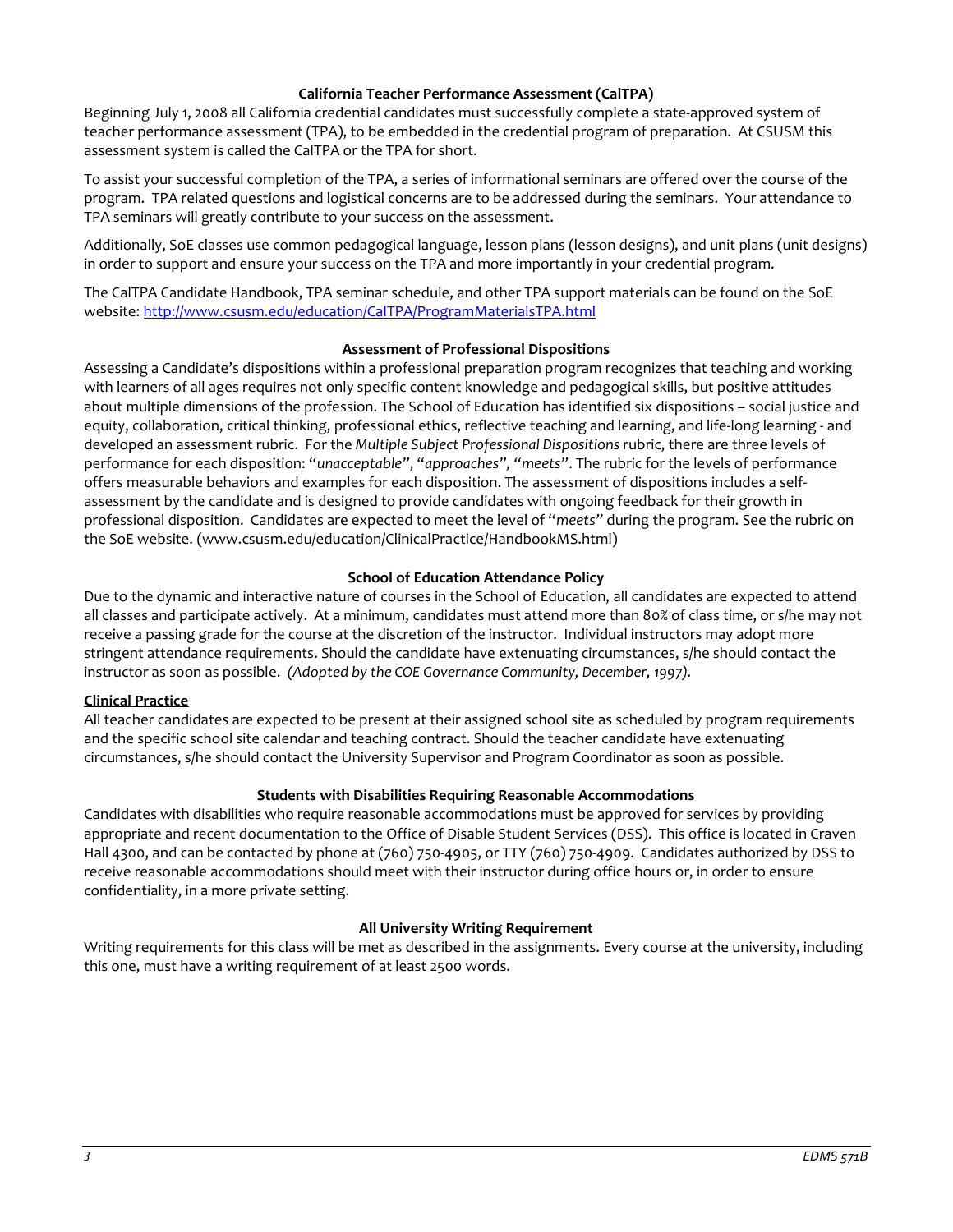# **CSUSM Academic Honesty Policy**

"Students will be expected to adhere to standards of academic honesty and integrity, as outlined in the Student Academic Honesty Policy. All written work and oral presentation assignments must be original work. All ideas/materials that are borrowed from other sources must have appropriate references to the original sources. Any quoted material should give credit to the source and be punctuated with quotation marks.

Students are responsible for honest completion of their work including examinations. There will be no tolerance for infractions. If you believe there has been an infraction by someone in the class, please bring it to the instructor's attention. The instructor reserves the right to discipline any student for academic dishonesty in accordance with the general rules and regulations of the university. Disciplinary action may include the lowering of grades and/or the assignment of a failing grade for an exam, assignment, or the class as a whole."

Incidents of Academic Dishonesty will be reported to the Dean of Students. Sanctions at the University level may include suspension or expulsion from the University.

## **Plagiarism:**

As an educator, it is expected that each candidate will do his/her own work, and contribute equally to group projects and processes. Plagiarism or cheating is unacceptable under any circumstances. If you are in doubt about whether your work is paraphrased or plagiarized see the Plagiarism Prevention for Students website [http://library.csusm.edu/plagiarism/index.html.](http://library.csusm.edu/plagiarism/index.html) If there are questions about academic honesty, please consult the University catalog.

# **Use of Technology:**

Candidates are expected to demonstrate competency in the use of various forms of technology (i.e. word processing, electronic mail, Moodle, use of the Internet, and/or multimedia presentations). Specific requirements for course assignments with regard to technology are at the discretion of the instructor. Keep a digital copy of all assignments for use in your teaching portfolio. All assignments will be submitted online, and some will be submitted in hard copy as well. Details will be given in class.

#### **Electronic Communication Protocol:**

Electronic correspondence is a part of your professional interactions. If you need to contact the instructor, e-mail is often the easiest way to do so. It is my intention to respond to all received e-mails in a timely manner. Please be reminded that e-mail and on-line discussions are a very specific form of communication, with their own nuances and etiquette. For instance, electronic messages sent in all upper case (or lower case) letters, major typos, or slang, often communicate more than the sender originally intended. With that said, please be mindful of all e-mail and on-line discussion messages you send to your colleagues, to faculty members in the School of Education, or to persons within the greater educational community. All electronic messages should be crafted with professionalism and care. Things to consider:

- Would I say in person what this electronic message specifically says?
- How could this message be misconstrued?
- Does this message represent my highest self?
- Am I sending this electronic message to avoid a face-to-face conversation?

In addition, if there is ever a concern with an electronic message sent to you, please talk with the author in person in order to correct any confusion.

#### **Course Requirements – Supervision**

- 1. Each Teacher Candidate attends this clinical practice at their assigned school site as scheduled by program requirements and the specific school site calendar. The Candidate should adhere to the Cooperating Teacher's contract hours, attend staff meetings and other professional responsibilities, and be available to remain afterschool to plan and prepare. During the first eight weeks of Clinical Practice I, Candidates attend one day per week for the Observation/Participation period. During the second eight weeks of Clinical Practice I, Candidates attend daily for the full-time experience.
- 2. Each Teacher Candidate in this clinical practice is observed by and meets with a University Supervisor at least four times to discuss his/her developing performance of the TPEs and to discuss clinical experiences in order to expand participants' knowledge of various assessment, planning and instructional strategies.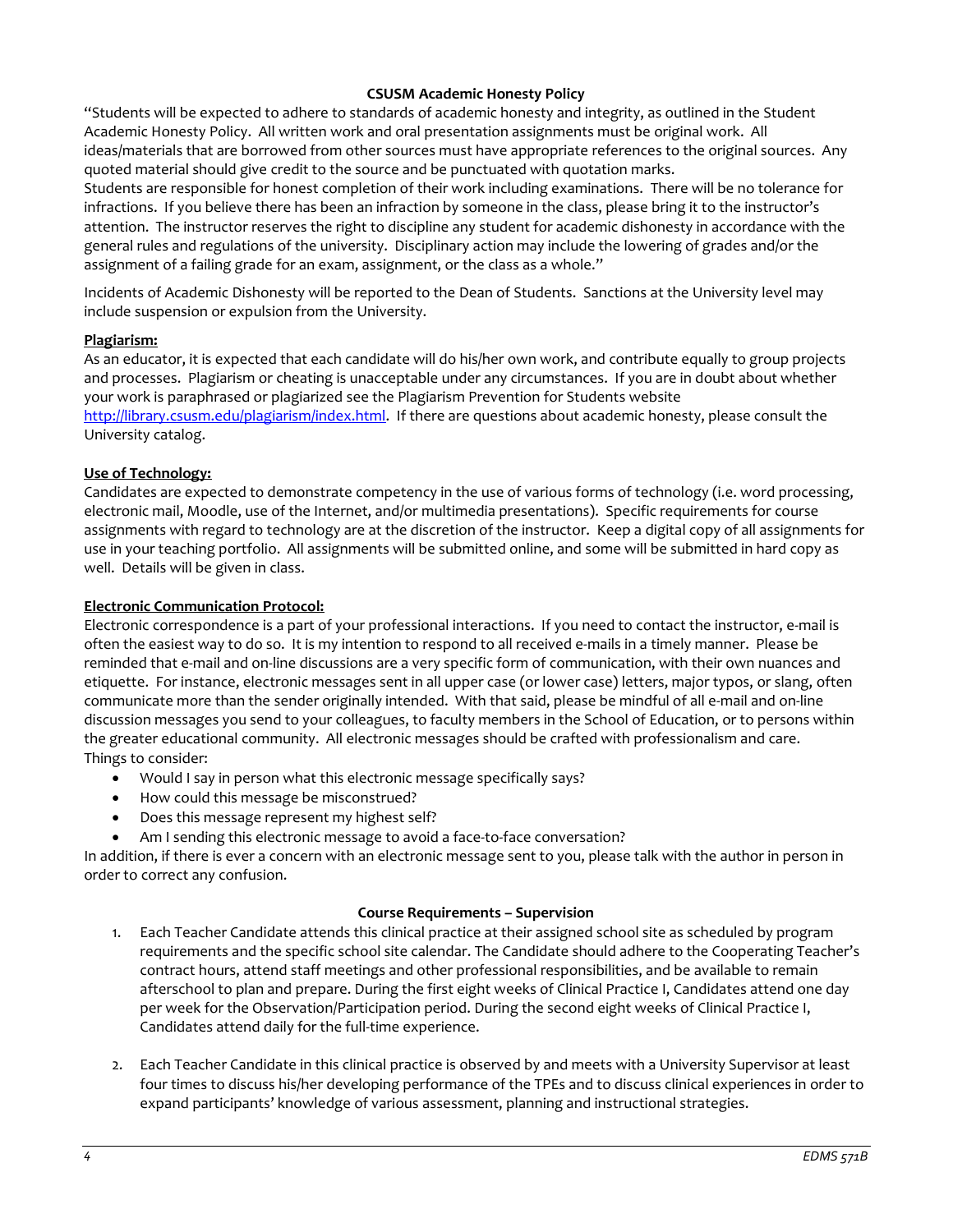- 3. Each Teacher Candidate in this clinical practice works together with his/her Cooperating Teacher to plan and implement lessons. The Candidate plans all lessons, including the ones observed by the University Supervisor, in collaborative co-teaching planning sessions. The Candidate writes a lesson plan for each of the lessons observed by the University Supervisor and provides the University Supervisor and Cooperating Teacher a copy of the written lesson plan in advance, prior to teaching the lesson. The focus during Clinical Practice I is Reading/Language Arts instruction and Mathematics instruction.
- 4. Each Teacher Candidate takes advantage of opportunities presented during this clinical practice experience to fulfill TPE 13: Professional Growth to engage in professional development activities and document the number of hours of professional development. During the credential program, Candidates should complete 10 hours of professional development activities approved by their Supervisors/Instructors.
- 5. Each Teacher Candidate may develop a TPE portfolio binder to gather activities associated with each TPE to support their conversations about their progress with their University Supervisor and Cooperating Teacher. TPE binder dividers are located on the School of Education Clinical Practice website. (www.csusm.edu/education/ClinicalPractice/HandbookMS.html)
- 6. Each Candidate uses the specific enrollment code to enroll in Taskstream using to be able to access evaluations of their Professional Dispositions and TPEs. The Multiple Subject Full Time program code is msfttc.

# **Grading Standards**

# **Credit/No Credit**

The University Supervisor, in collaboration with the Cooperating Teacher, completes the *Multiple Subject Professional Disposition Rubric*, the *Assessment of Multiple Subject TPEs*, and prepares a *Multiple Subject Clinical Practice Summary* based upon the observations of the University Supervisor and Cooperating Teacher. These documents are presented to the Teacher Candidate at the final meeting-conference and all participants sign the documents. These documents serve as official verification of successful completion of Clinical Practice and are required for the University to be able to recommend a Candidate for a credential at the end of the program.

1. A grade of CREDIT (CR) or NO CREDIT (NC) will be assigned for clinical practice experiences by the University Supervisor. If a Teacher Candidate has not successfully met the *Multiple Subject Teacher Performance Expectations* at an appropriate level, ("approaching" in CPI, "meets" in CPII) or the *Multiple Subject Professional Dispositions* at an appropriate level ("approaching" in CPI, "meets" in CPII), the Candidate may be required to extend or repeat the experience.

2. If a Teacher Candidate is unsuccessful in a clinical practice experience, a grade of NO CREDIT will be given. Granting of an additional opportunity for clinical practice will be made based on the circumstances under which the original NO CREDIT was given.

3. Should a Teacher Candidate be in the potential situation of receiving NO CREDIT for clinical practice, the University Supervisor and Cooperating Teacher must complete a State of Concern (SOC) as soon as possible and provide copies to the Program Coordinator. The documentation in the SOC, the action plan, and the follow up steps to the plan are key documents that are used to verify inadequate performance in clinical practice, if the action plan is not achieved.

4. Should a second clinical practice experience be recommended, the Candidate must re-register for the clinical practice course prior to the new placement being made.

# **Conditions for Removal from School Site**

A candidate will be removed from the school site and a Statement of Concern documenting the situation will be written immediately if a candidate:

- 1. Endangers students or others;
- 2. Violates recognized codes of conduct, e.g. CSUSM Student Code of Conduct, CSUSM Academic Honesty Policy NEA Code of Ethics, CA Education Code Section 44932; and/or